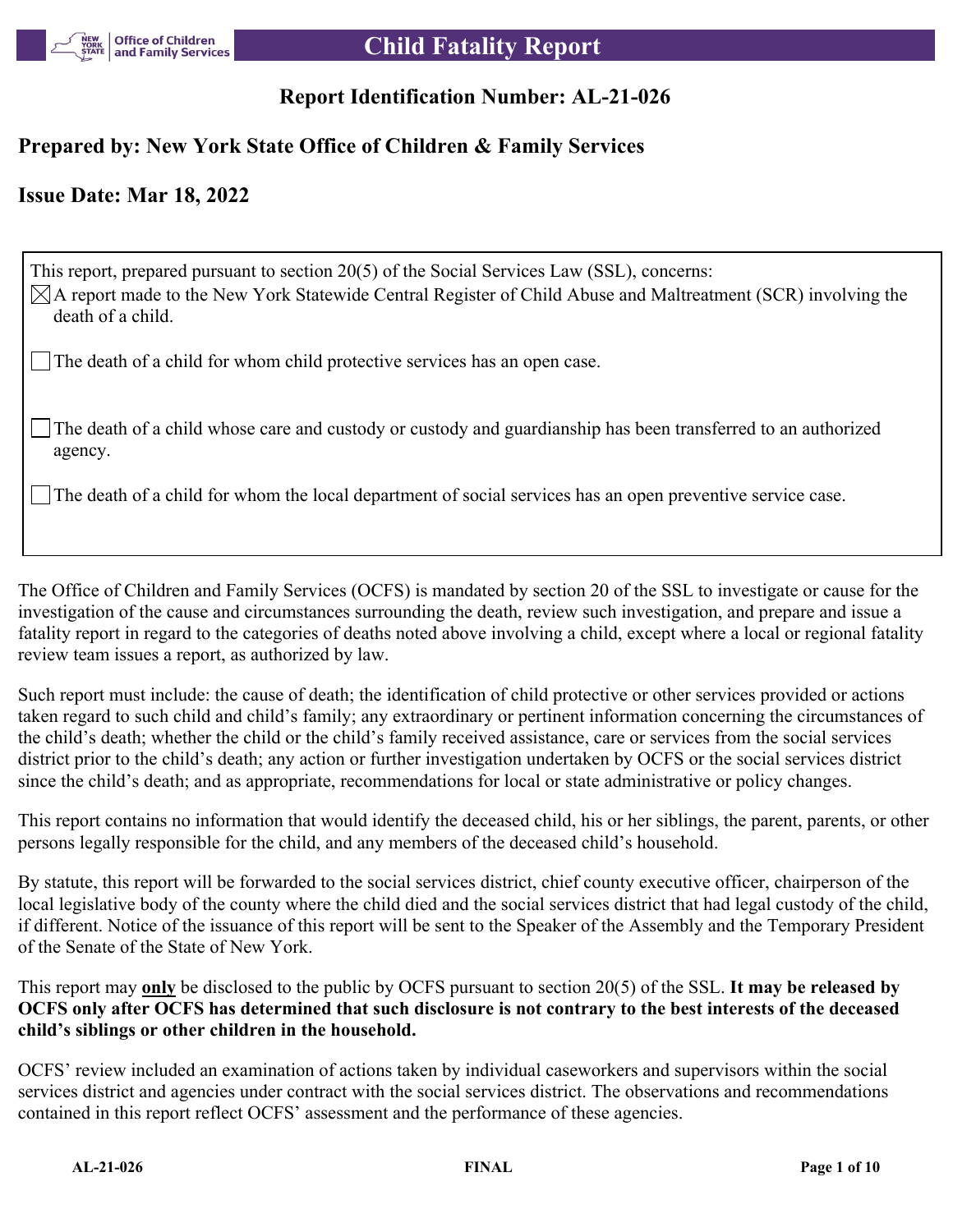

## **Abbreviations**

| <b>Relationships</b>                                 |                                                                       |                                       |  |  |  |
|------------------------------------------------------|-----------------------------------------------------------------------|---------------------------------------|--|--|--|
| <b>BM-Biological Mother</b>                          | <b>SM-Subject Mother</b>                                              | SC-Subject Child                      |  |  |  |
| <b>BF-Biological Father</b>                          | <b>SF-Subject Father</b>                                              | OC-Other Child                        |  |  |  |
| MGM-Maternal Grand Mother                            | <b>MGF-Maternal Grand Father</b>                                      | FF-Foster Father                      |  |  |  |
| PGM-Paternal Grand Mother                            | PGF-Paternal Grand Father                                             | DCP-Day Care Provider                 |  |  |  |
| MGGM-Maternal Great Grand Mother                     | MGGF-Maternal Great Grand Father                                      | PGGF-Paternal Great Grand Father      |  |  |  |
| PGGM-Paternal Great Grand Mother                     | MA/MU-Maternal Aunt/Maternal Uncle PA/PU-Paternal Aunt/Paternal Uncle |                                       |  |  |  |
| <b>FM-Foster Mother</b>                              | <b>SS-Surviving Sibling</b>                                           | <b>PS-Parent Sub</b>                  |  |  |  |
| CH/CHN-Child/Children                                | <b>OA-Other Adult</b>                                                 |                                       |  |  |  |
|                                                      | Contacts                                                              |                                       |  |  |  |
| <b>LE-Law Enforcement</b>                            | <b>CW-Case Worker</b>                                                 | CP-Case Planner                       |  |  |  |
| Dr.-Doctor                                           | <b>ME-Medical Examiner</b>                                            | <b>EMS-Emergency Medical Services</b> |  |  |  |
| DC-Day Care                                          | FD-Fire Department                                                    | <b>BM-Biological Mother</b>           |  |  |  |
| <b>CPS-Child Protective Services</b>                 |                                                                       |                                       |  |  |  |
|                                                      | <b>Allegations</b>                                                    |                                       |  |  |  |
| <b>FX-Fractures</b>                                  | <b>II-Internal Injuries</b>                                           | L/B/W-Lacerations/Bruises/Welts       |  |  |  |
| S/D/S-Swelling/Dislocation/Sprains                   | C/T/S-Choking/Twisting/Shaking                                        | B/S-Burns/Scalding                    |  |  |  |
| P/Nx-Poisoning/ Noxious Substance                    | <b>XCP-Excessive Corporal Punishment</b>                              | PD/AM-Parent's Drug Alcohol Misuse    |  |  |  |
| CD/A-Child's Drug/Alcohol Use                        | <b>LMC-Lack of Medical Care</b>                                       | <b>EdN-Educational Neglect</b>        |  |  |  |
| <b>EN-Emotional Neglect</b>                          | <b>SA-Sexual Abuse</b>                                                | M/FTTH-Malnutrition/Failure-to-thrive |  |  |  |
| IF/C/S-Inadequate Food/ Clothing/<br>Shelter         | <b>IG-Inadequate Guardianship</b>                                     | LS-Lack of Supervision                |  |  |  |
| Ab-Abandonment                                       | OTH/COI-Other                                                         |                                       |  |  |  |
| <b>Miscellaneous</b>                                 |                                                                       |                                       |  |  |  |
| <b>IND-Indicated</b>                                 | UNF-Unfounded                                                         | SO-Sexual Offender                    |  |  |  |
| Sub-Substantiated                                    | Unsub-Unsubstantiated                                                 | DV-Domestic Violence                  |  |  |  |
| LDSS-Local Department of Social                      | <b>ACS-Administration for Children's</b>                              | NYPD-New York City Police             |  |  |  |
| Service                                              | Services                                                              | Department                            |  |  |  |
| PPRS-Purchased Preventive<br>Rehabilitative Services | TANF-Temporary Assistance to Needy<br>Families                        | FC-Foster Care                        |  |  |  |
| MH-Mental Health                                     | <b>ER-Emergency Room</b>                                              | COS-Court Ordered Services            |  |  |  |
| <b>OP-Order of Protection</b>                        | <b>RAP-Risk Assessment Profile</b>                                    | FASP-Family Assessment Plan           |  |  |  |
| <b>FAR-Family Assessment Response</b>                | Hx-History                                                            | Tx-Treatment                          |  |  |  |
| <b>CAC-Child Advocacy Center</b>                     | PIP-Program Improvement Plan                                          | $ yo-year(s)$ old                     |  |  |  |
| <b>CPR-Cardiopulmonary Resuscitation</b>             | ASTO-Allowing Sex Abuse to Occur                                      |                                       |  |  |  |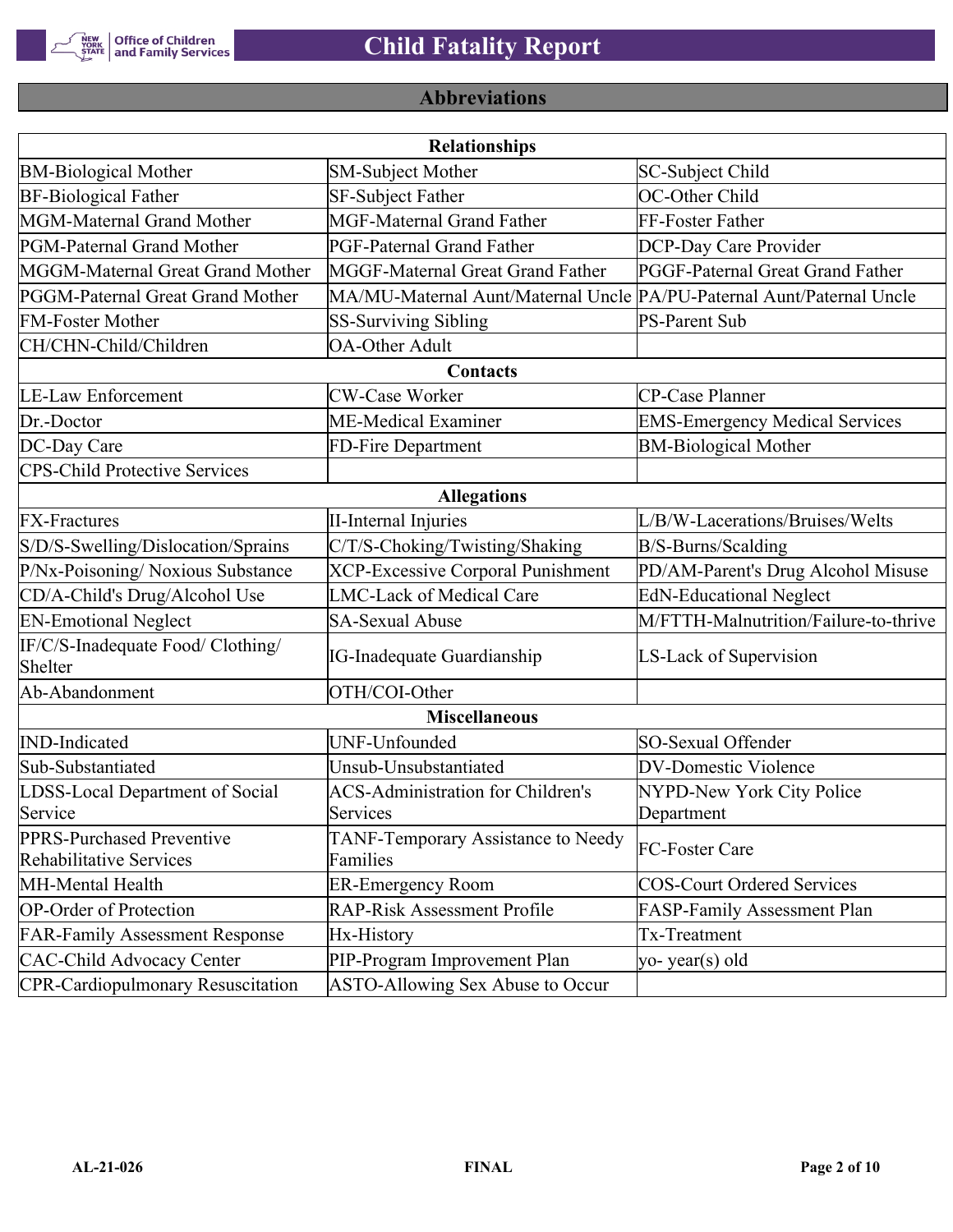

## **Case Information**

**Report Type:** Child Deceased **Jurisdiction:** Rensselaer **Date of Death:** 10/20/2021

**Age:** 1 year(s) **Gender:** Female **Initial Date OCFS Notified:** 10/20/2021

**Presenting Information**

Rensselaer County Department of Social Services (RCDSS) received a report from the SCR alleging that on 10/20/21, the 1-year-old subject child drowned while in the shower. The child was in her mother's care at the time. The mother's whereabouts while the child was in the shower were unknown and she provided no explanation for the events surrounding the drowning. The father was at work when the incident occurred. The mother transported the child to the hospital around 8:54AM.

#### **Executive Summary**

On 10/20/21, RCDSS received an SCR report regarding the death of the 1-year-old female subject child that occurred on the same date. At the time of the subject child's death, she resided with her mother, father, and siblings, ages 13, 10, 6, and 1 month old. The siblings were assessed immediately upon receipt of the fatality report on 10/20/21. The siblings were assessed and deemed safe in the care of their parents.

The mother was home with the subject child and 1-month-old sibling on 10/20/21. The older siblings were at school at the time of the fatal incident and the father was on his way to work. The mother placed the subject child in the bathtub and turned on the shower while keeping the drain open to let the water filter out. The mother was in the process of bathing the subject child when she heard the 1-month-old sibling cry. The mother left the subject child in the bathtub, with the shower running, and went across the hall to check on the sibling. The mother reported being away from the subject child for approximately two minutes. When she returned to the bathroom, the tub had filled with water and the subject child was unresponsive. The mother was on the phone with the father as she called him prior to reentering the bathroom. She notified the father that the child was unresponsive and she then transported the subject child and sibling to the hospital where the subject child was pronounced deceased.

The autopsy revealed the cause of death to be drowning. The manner of death was determined to be accidental. A medical legal death investigator was consulted and reported the subject child was well taken care of, with no petechiae and no external trauma. A full skeletal exam was conducted and showed no evidence of fractures or injuries. Law enforcement investigated the death and determined there was no criminality.

RCDSS contacted relevant collaterals and provided the parents with community-based grief and mental health counseling referrals. The parents were receptive to services within their community and were engaged at the time the investigation was closed.

## **Findings Related to the CPS Investigation of the Fatality**

**Safety Assessment:**

 **Was sufficient information gathered to make the decision recorded on the:**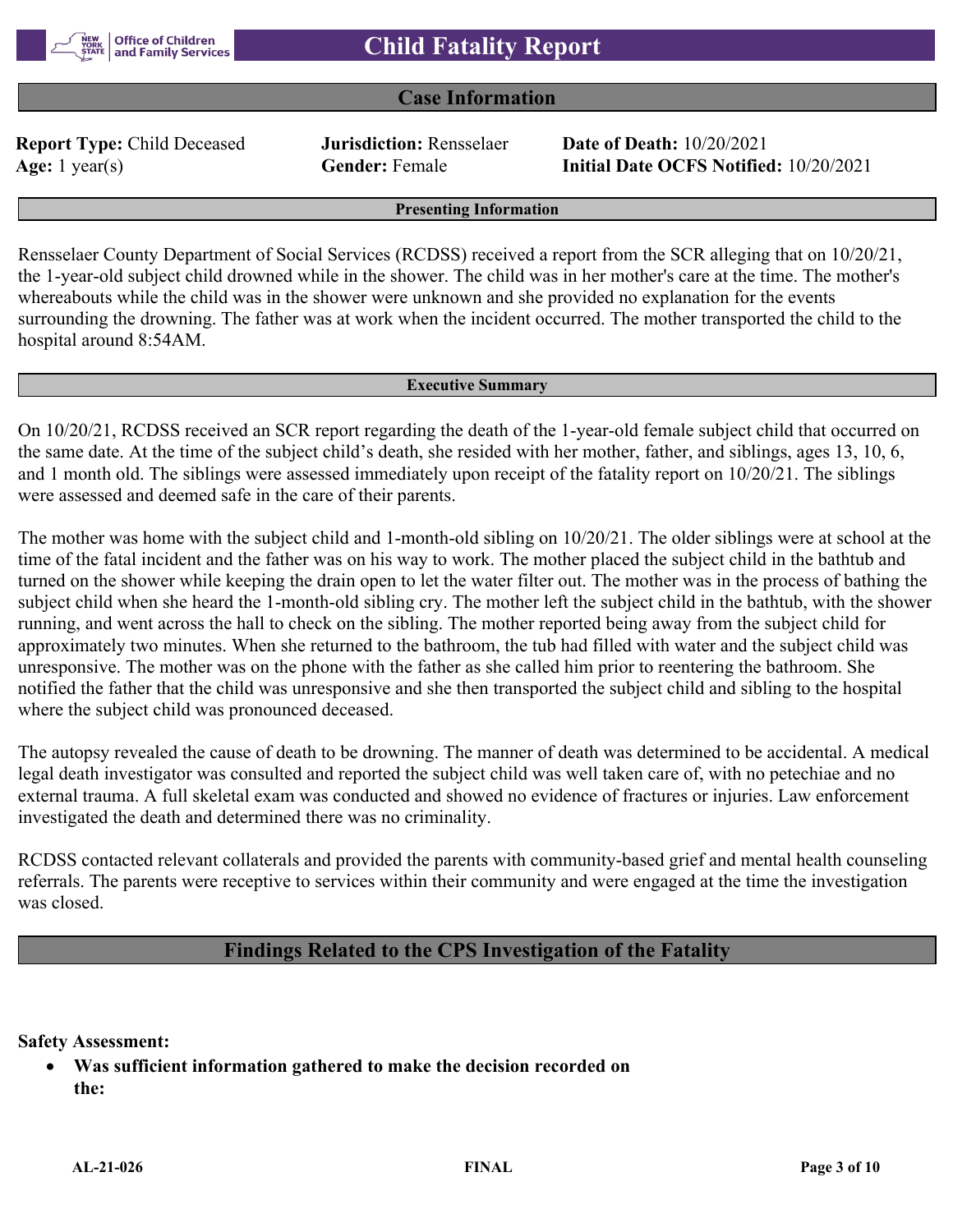

# **Child Fatality Report**

| <b>Approved Initial Safety Assessment?</b>                                                                                                                               | Yes                                                                          |
|--------------------------------------------------------------------------------------------------------------------------------------------------------------------------|------------------------------------------------------------------------------|
| Safety assessment due at the time of determination?<br>$\circ$                                                                                                           | Yes                                                                          |
| Was the safety decision on the approved Initial Safety Assessment<br>$\bullet$<br>appropriate?                                                                           | Yes                                                                          |
| Determination:                                                                                                                                                           |                                                                              |
| Was sufficient information gathered to make determination(s) for all<br>$\bullet$<br>allegations as well as any others identified in the course of the<br>investigation? | Yes, sufficient information was<br>gathered to determine all<br>allegations. |
| Was the determination made by the district to unfound or indicate<br>$\bullet$<br>appropriate?                                                                           | Yes                                                                          |
| <b>Explain:</b>                                                                                                                                                          |                                                                              |
| The investigation was indicated and closed once case objectives were met.                                                                                                |                                                                              |
| Was the decision to close the case appropriate?                                                                                                                          | Yes                                                                          |
| Was casework activity commensurate with appropriate and relevant statutory Yes<br>or regulatory requirements?                                                            |                                                                              |
| Was there sufficient documentation of supervisory consultation?                                                                                                          | Yes, the case record has detail of the<br>consultation.                      |
| <b>Explain:</b>                                                                                                                                                          |                                                                              |

There was documentation of supervisory consultation.

## **Required Actions Related to the Fatality**

Are there Required Actions related to the compliance issue(s)?  $\Box$  Yes  $\Box$  No

## **Fatality-Related Information and Investigative Activities**

| <b>Incident Information</b>                                            |         |                               |                |  |
|------------------------------------------------------------------------|---------|-------------------------------|----------------|--|
| <b>Date of Death: 10/20/2021</b>                                       |         | <b>Time of Death: Unknown</b> |                |  |
| Time of fatal incident, if different than time of death:               |         |                               | Unknown        |  |
| County where fatality incident occurred:                               |         |                               | Rensselaer     |  |
| Was 911 or local emergency number called?                              |         |                               | Yes            |  |
| Time of Call:                                                          |         |                               | 08:39 AM       |  |
| Did EMS respond to the scene?                                          |         |                               | No.            |  |
| At time of incident leading to death, had child used alcohol or drugs? |         |                               | N <sub>0</sub> |  |
| Child's activity at time of incident:                                  |         |                               |                |  |
| Sleeping                                                               | Working | Driving / Vehicle occupant    |                |  |
| $\vert$ Playing                                                        | Eating  | Unknown                       |                |  |
| Other: bathing                                                         |         |                               |                |  |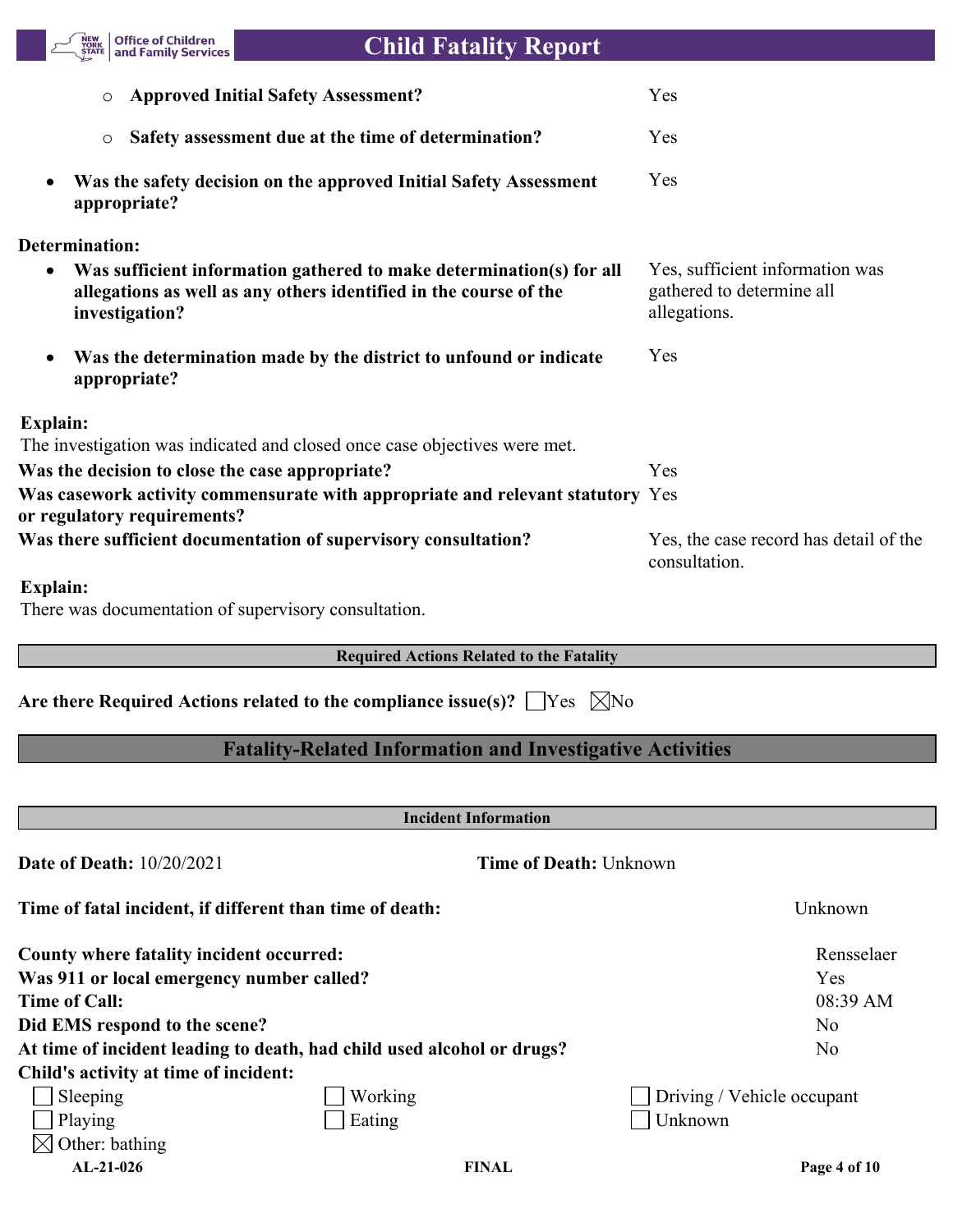

## **Child Fatality Report**

**Did child have supervision at time of incident leading to death?** No - but needed **At time of incident was supervisor impaired?** Not impaired.

## **At time of incident supervisor was:**

| $\boxtimes$ Distracted | $\boxtimes$ Absent |
|------------------------|--------------------|
|                        |                    |

|  | ∙St⊡<br>$\mathbf -$ |
|--|---------------------|
|--|---------------------|

| Distracted | $\boxtimes$ Absent |
|------------|--------------------|
| Asleep     | $\Box$ Other:      |

**Total number of deaths at incident event:**

**Children ages 0-18:** 1

**Adults:** 0

## **Household Composition at time of Fatality**

| <b>Household</b>           | Relationship                    | Role                | Gender | Age          |
|----------------------------|---------------------------------|---------------------|--------|--------------|
| Deceased Child's Household | Deceased Child                  | Alleged Victim      | Female | $1$ Year(s)  |
| Deceased Child's Household | Father                          | No Role             | Male   | $29$ Year(s) |
| Deceased Child's Household | Mother                          | Alleged Perpetrator | Female | $41$ Year(s) |
| Deceased Child's Household | Sibling                         | No Role             | Male   | $10$ Year(s) |
| Deceased Child's Household | Sibling                         | No Role             | Female | $1$ Month(s) |
| Deceased Child's Household | Sibling                         | No Role             | Male   | $13$ Year(s) |
| Deceased Child's Household | Sibling                         | No Role             | Female | $6$ Year(s)  |
| Other Household 1          | Other Adult - Father of Sibling | No Role             | Male   | $30$ Year(s) |
| Other Household 2          | Other Adult - Father of Sibling | No Role             | Male   | $34$ Year(s) |
| Other Household 3          | Other Adult - Father of Sibling | No Role             | Male   | $32$ Year(s) |

#### **LDSS Response**

RCDSS coordinated efforts with LE, reviewed the CPS history, and notified the DA's office about the death upon receipt of the SCR report. Throughout the investigation, collateral contacts were made with the source of the report, personal collaterals for the family, first responders, and various service providers.

Through interviews with the mother, it was learned she was home with the subject child and youngest sibling on 10/20/21. The father was at work and the three eldest siblings were in school. At approximately 7:30AM, the mother reported she placed the subject child in the bathtub and turned the shower on. She left the drain open so the water would filter out, as she did regularly. The mother heard the sibling cry while she was bathing the subject child and she went to check on her. The mother reported she was gone for approximately one to two minutes. When the mother returned to the bathroom, she observed the drain to be plugged and water had filled the tub. The mother reported there were approximately 3 inches of water in the tub when she found the subject child. The child was unresponsive, and the mother took her out of the tub and informed the father. The mother reported she did not call 911 as she has had an issue with law enforcement and calling 911 in the past, but the mother did not elaborate and the record did not reflect further information on her concerns. The mother then transported the subject child to the hospital.

RCDSS spoke with the father who corroborated the information. The father reported he was not home at the time of the incident and was driving to work. He received the call from the mother regarding the drowning and immediately called 911 before driving to meet the mother at the hospital. Both the mother and father reported suspicion that the subject child closed the drain herself as it was easily manipulated, and they had seen her do it in the past.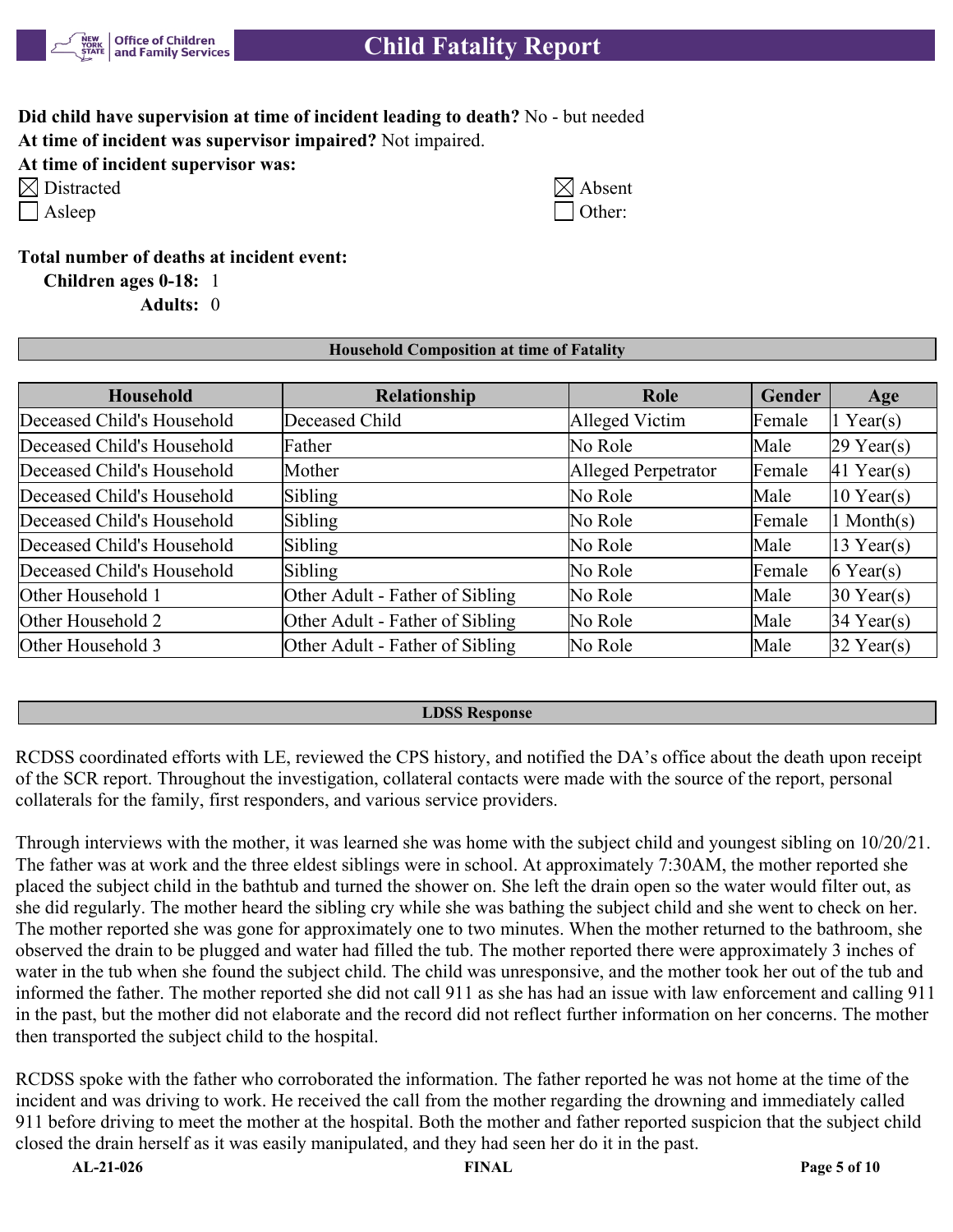**Office of Children** and Family Services

The siblings were assessed and the eldest three were interviewed. The siblings were aware the subject child passed away but did not have information related to the death.

RCDSS spoke with law enforcement who reported there were some discrepancies in the parents' recollection of events. Law enforcement reported there was 9 inches of water in the tub at the time they assessed the scene. Further, it was noted there was a stopper within the drain that popped up and down to open and close. Law enforcement agreed that the stopper could be easily closed and a child the same age as the subject child could have manipulated the drain to close it. Law enforcement reported there were several officers present on scene immediately following the fatal incident and it was reported one of the officers turned the water off as the mother left it on in her haste to get to the emergency room. No charges were filed, and the criminal investigation was closed.

The safety assessments were fitting to the case circumstances. The investigation was indicated and closed. RCDSS determined there was credible evidence to support the allegations of DOA/Fatality, Lack of Supervision, and Inadequate Guardianship against the mother regarding the subject child. The mother left the 1-year-old subject child in the bath with the water running, knowing the child was able to close the drain herself. RCDSS determined the mother was not providing the level of supervision required based on the child's age and development. As a result, the infant was found unresponsive in the bathtub. RCDSS offered the family funeral assistance, bereavement services, and mental health counseling services. The family was receptive and utilizing supports within their community.

#### **Official Manner and Cause of Death**

**Official Manner:** Accident **Primary Cause of Death:** From an injury - external cause **Person Declaring Official Manner and Cause of Death:** Medical Examiner

#### **Multidisciplinary Investigation/Review**

#### **Was the fatality investigation conducted by a Multidisciplinary Team (MDT)?**Yes

**Comments:** RCDSS adhered to previously approved protocols for joint investigations by coordinating efforts with law enforcement and notifying the DA's office of the death.

**SCR Fatality Report Summary**

## **Was the fatality referred to an OCFS approved Child Fatality Review Team?**Yes

| <b>Alleged Victim(s)</b>           | <b>Alleged Perpetrator(s)</b> | <b>Allegation</b>   |                |  |  |
|------------------------------------|-------------------------------|---------------------|----------------|--|--|
|                                    |                               |                     | <b>Outcome</b> |  |  |
| 059797 - Deceased Child, Female, 1 | 059798 - Mother, Female, 41   | DOA / Fatality      | Substantiated  |  |  |
| Yrs                                | Year(s)                       |                     |                |  |  |
| 059797 - Deceased Child, Female, 1 | 059798 - Mother, Female, 41   | Inadequate          | Substantiated  |  |  |
| <b>Yrs</b>                         | $\text{Year}(s)$              | Guardianship        |                |  |  |
| 059797 - Deceased Child, Female, 1 | 059798 - Mother, Female, 41   | Lack of Supervision | Substantiated  |  |  |
| Yrs                                | $\text{Year}(s)$              |                     |                |  |  |

#### **CPS Fatality Casework/Investigative Activities**

**Determine**

 $Yes$  **No N/A Unable to**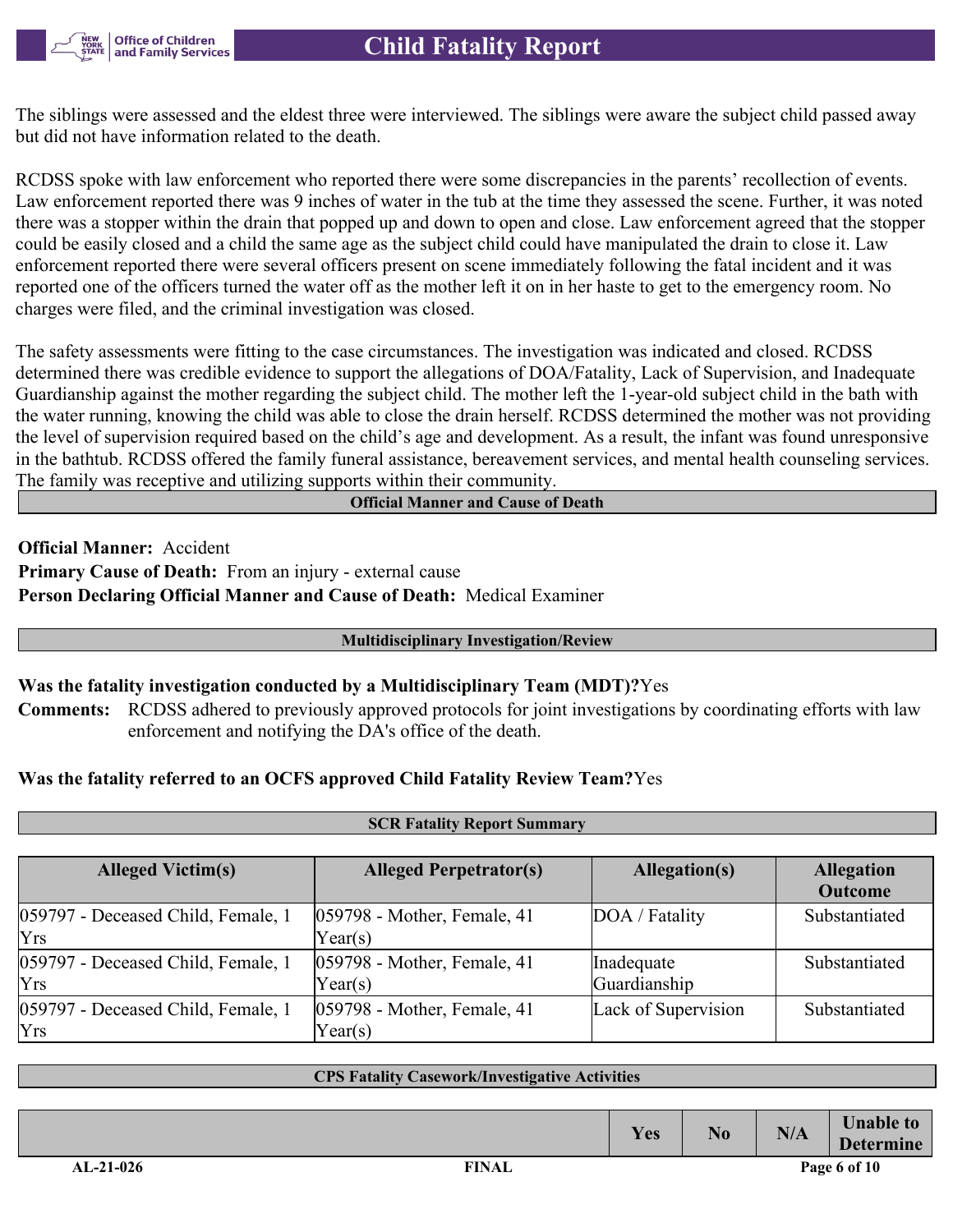| All children observed?                                                                                                                                                    | $\boxtimes$ |  |  |
|---------------------------------------------------------------------------------------------------------------------------------------------------------------------------|-------------|--|--|
| When appropriate, children were interviewed?                                                                                                                              | $\boxtimes$ |  |  |
| Alleged subject(s) interviewed face-to-face?                                                                                                                              | $\bowtie$   |  |  |
| All 'other persons named' interviewed face-to-face?                                                                                                                       | $\boxtimes$ |  |  |
| Contact with source?                                                                                                                                                      | $\boxtimes$ |  |  |
| <b>All appropriate Collaterals contacted?</b>                                                                                                                             | $\boxtimes$ |  |  |
| Was a death-scene investigation performed?                                                                                                                                | $\boxtimes$ |  |  |
| Was there discussion with all parties (youth, other household members,<br>and staff) who were present that day (if nonverbal, observation and<br>comments in case notes)? | $\bowtie$   |  |  |
| Coordination of investigation with law enforcement?                                                                                                                       | $\boxtimes$ |  |  |
| Was there timely entry of progress notes and other required<br>documentation?                                                                                             | $\boxtimes$ |  |  |

## **Additional information:**

All relevant collateral sources were interviewed.

## **Fatality Safety Assessment Activities**

|                                                                                                                                                                                                                                            | Yes         | N <sub>0</sub> | N/A | <b>Unable to</b><br><b>Determine</b> |
|--------------------------------------------------------------------------------------------------------------------------------------------------------------------------------------------------------------------------------------------|-------------|----------------|-----|--------------------------------------|
| Were there any surviving siblings or other children in the household?                                                                                                                                                                      | $\boxtimes$ |                |     |                                      |
| Was there an adequate assessment of impending or immediate danger to surviving siblings/other children in the<br>household named in the report:                                                                                            |             |                |     |                                      |
| <b>Within 24 hours?</b>                                                                                                                                                                                                                    | $\boxtimes$ |                |     |                                      |
| At 7 days?                                                                                                                                                                                                                                 | $\times$    |                |     |                                      |
| At 30 days?                                                                                                                                                                                                                                | $\times$    |                |     |                                      |
| Was there an approved Initial Safety Assessment for all surviving<br>siblings/ other children in the household within 24 hours?                                                                                                            | $\times$    |                |     |                                      |
| Are there any safety issues that need to be referred back to the local<br>district?                                                                                                                                                        |             | $\times$       |     |                                      |
|                                                                                                                                                                                                                                            |             |                |     |                                      |
| When safety factors were present that placed the surviving siblings/other<br>children in the household in impending or immediate danger of serious<br>harm, were the safety interventions, including parent/caretaker actions<br>adequate? | $\boxtimes$ |                |     |                                      |

## **Fatality Risk Assessment / Risk Assessment Profile**

|                                                    | Yes | N <sub>0</sub> | N/A | <b>Unable to</b><br><b>Determine</b> |
|----------------------------------------------------|-----|----------------|-----|--------------------------------------|
| Was the risk assessment/RAP adequate in this case? |     |                |     |                                      |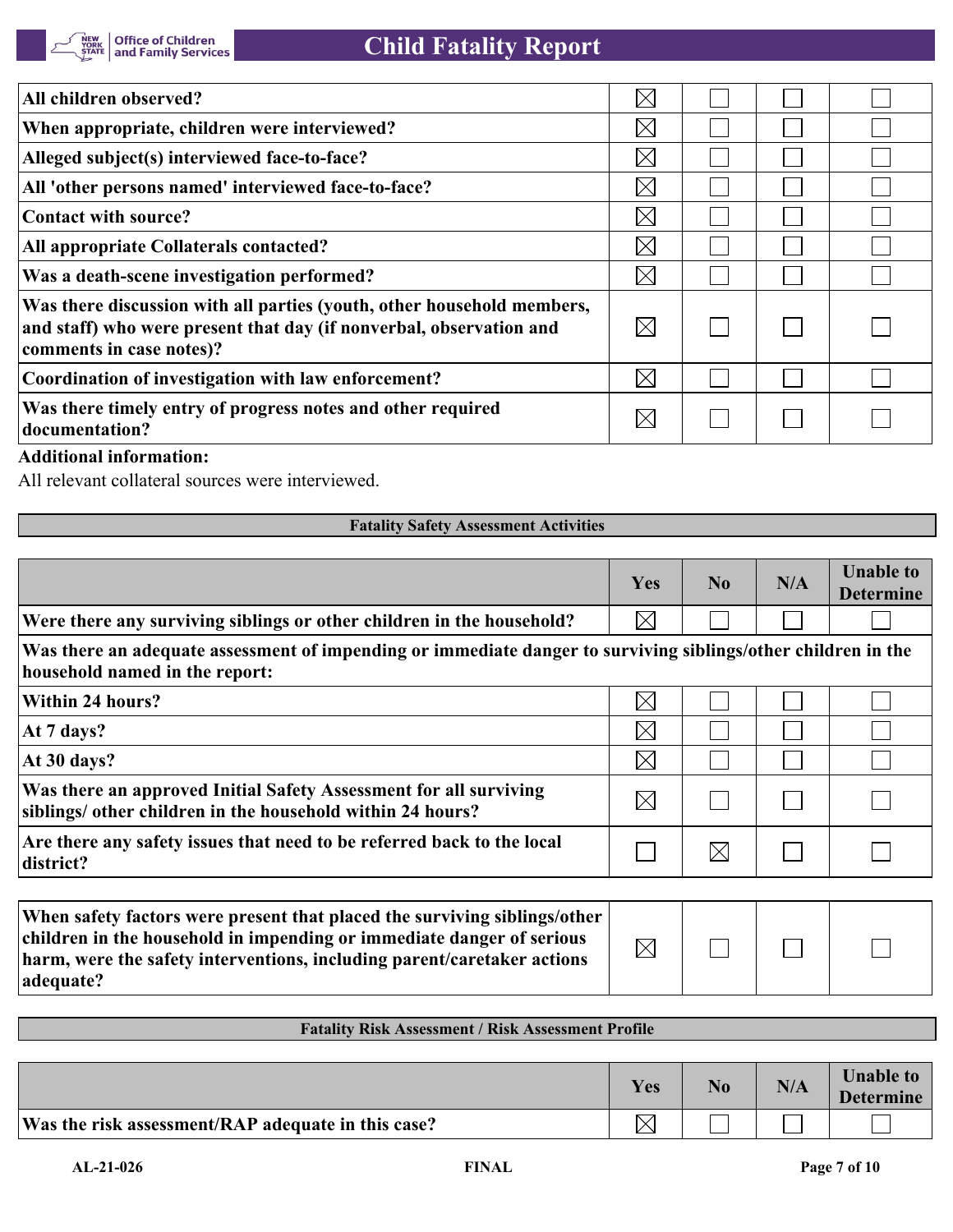

## **Child Fatality Report**

| gathered to assess risk to all surviving siblings/other children in the<br>household?                                                         |  |  |
|-----------------------------------------------------------------------------------------------------------------------------------------------|--|--|
| Was there an adequate assessment of the family's need for services?                                                                           |  |  |
| Did the protective factors in this case require the LDSS to file a petition<br>in Family Court at any time during or after the investigation? |  |  |
| Were appropriate/needed services offered in this case                                                                                         |  |  |

**Explain:**

RCDSS provided the family with community-based referrals related to grief and mental health counseling. The parents were receptive to referrals and were also utilizing their own resources for support.

#### **Placement Activities in Response to the Fatality Investigation**

|                                                                                                                                                                                                       | Yes | N <sub>0</sub> | N/A | <b>Unable to</b><br><b>Determine</b> |
|-------------------------------------------------------------------------------------------------------------------------------------------------------------------------------------------------------|-----|----------------|-----|--------------------------------------|
| Did the safety factors in the case show the need for the surviving<br>siblings/other children in the household be removed or placed in foster<br>care at any time during this fatality investigation? |     |                |     |                                      |
| Were there surviving children in the household that were removed either<br>as a result of this fatality report / investigation or for reasons unrelated<br>to this fatality?                          |     |                |     |                                      |
| <b>Explain as necessary:</b><br>There was no removal of the siblings.                                                                                                                                 |     |                |     |                                      |

#### **Legal Activity Related to the Fatality**

**Was there legal activity as a result of the fatality investigation?** There was no legal activity.

#### **Services Provided to the Family in Response to the Fatality**

| <b>Services</b>               | <b>Provided</b><br><b>After</b><br>Death | Offered,<br>but<br><b>Refused</b> | Offered,<br><b>Unknown</b><br>if Used | <b>Not</b><br><b>Offered</b> | <b>Needed</b><br>but<br><b>Unavailable</b> | N/A         | <b>CDR</b><br><b>Lead to</b><br>Referral |
|-------------------------------|------------------------------------------|-----------------------------------|---------------------------------------|------------------------------|--------------------------------------------|-------------|------------------------------------------|
| <b>Bereavement counseling</b> | $\boxtimes$                              |                                   |                                       |                              |                                            |             |                                          |
| <b>Economic support</b>       |                                          |                                   |                                       |                              |                                            | $\boxtimes$ |                                          |
| <b>Funeral arrangements</b>   | $\boxtimes$                              |                                   |                                       |                              |                                            |             |                                          |
| <b>Housing assistance</b>     |                                          |                                   |                                       |                              |                                            | $\boxtimes$ |                                          |
| <b>Mental health services</b> | $\boxtimes$                              |                                   |                                       |                              |                                            |             |                                          |
| <b>Foster care</b>            |                                          |                                   |                                       |                              |                                            | $\boxtimes$ |                                          |
| Health care                   |                                          |                                   |                                       |                              |                                            | $\boxtimes$ |                                          |
| <b>Legal services</b>         |                                          |                                   |                                       |                              |                                            | $\boxtimes$ |                                          |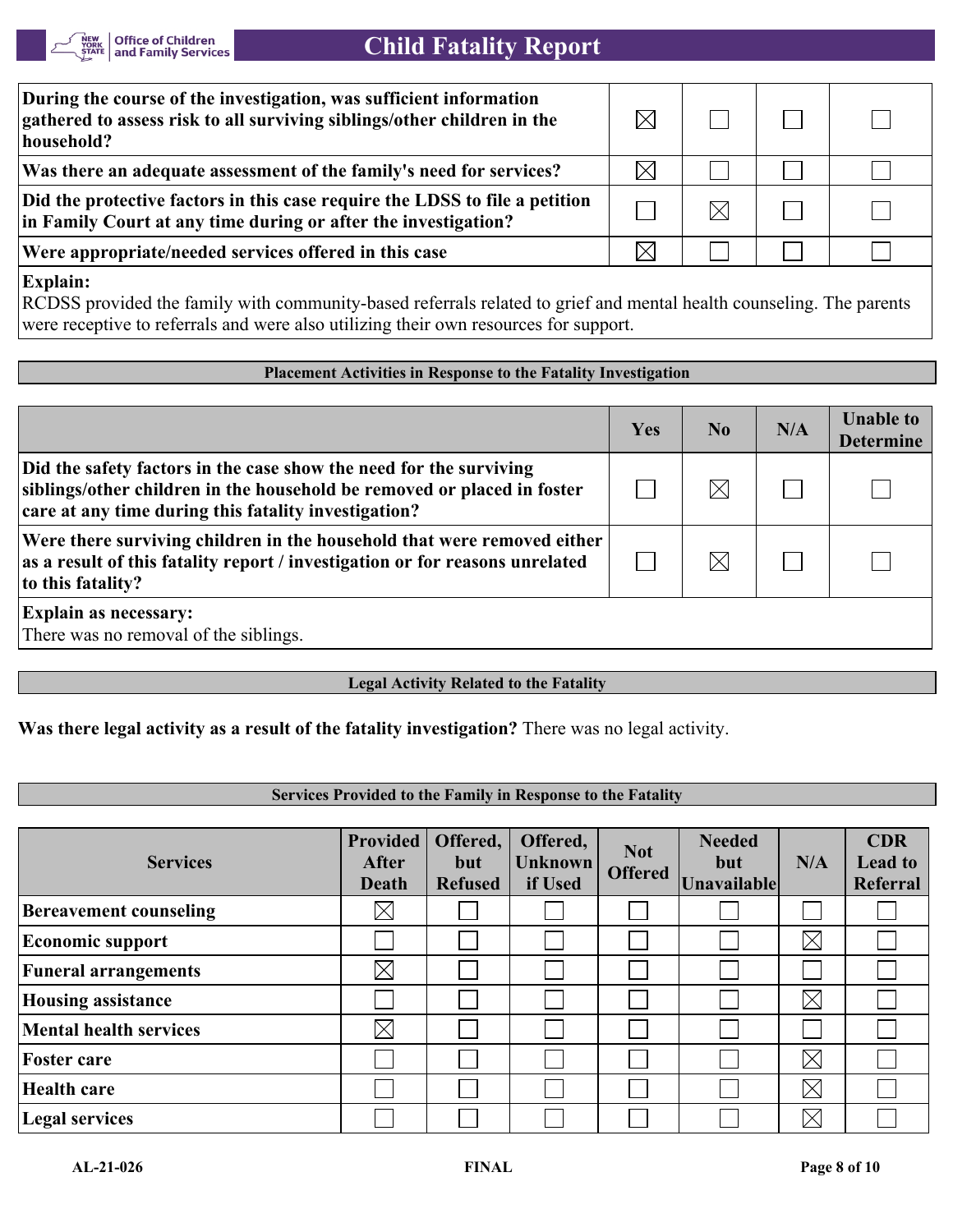

| <b>Family planning</b>                                                                                                                                                                                                                                                                                                                                                               |             |  |             | $\boxtimes$ |  |
|--------------------------------------------------------------------------------------------------------------------------------------------------------------------------------------------------------------------------------------------------------------------------------------------------------------------------------------------------------------------------------------|-------------|--|-------------|-------------|--|
| <b>Homemaking Services</b>                                                                                                                                                                                                                                                                                                                                                           |             |  |             | $\boxtimes$ |  |
| <b>Parenting Skills</b>                                                                                                                                                                                                                                                                                                                                                              |             |  |             | $\boxtimes$ |  |
| Domestic Violence Services                                                                                                                                                                                                                                                                                                                                                           |             |  |             | $\boxtimes$ |  |
| <b>Early Intervention</b>                                                                                                                                                                                                                                                                                                                                                            |             |  | $\boxtimes$ |             |  |
| Alcohol/Substance abuse                                                                                                                                                                                                                                                                                                                                                              |             |  |             | $\boxtimes$ |  |
| <b>Child Care</b>                                                                                                                                                                                                                                                                                                                                                                    |             |  |             | $\boxtimes$ |  |
| Intensive case management                                                                                                                                                                                                                                                                                                                                                            |             |  |             | $\boxtimes$ |  |
| <b>Family or others as safety resources</b>                                                                                                                                                                                                                                                                                                                                          | $\boxtimes$ |  |             |             |  |
| Other                                                                                                                                                                                                                                                                                                                                                                                |             |  |             | $\boxtimes$ |  |
| $\overline{a}$ $\overline{a}$ $\overline{a}$ $\overline{a}$ $\overline{a}$ $\overline{a}$ $\overline{a}$ $\overline{a}$ $\overline{a}$ $\overline{a}$ $\overline{a}$ $\overline{a}$ $\overline{a}$ $\overline{a}$ $\overline{a}$ $\overline{a}$ $\overline{a}$ $\overline{a}$ $\overline{a}$ $\overline{a}$ $\overline{a}$ $\overline{a}$ $\overline{a}$ $\overline{a}$ $\overline{$ |             |  |             |             |  |

## **Additional information, if necessary:**

RCDSS provided the family with resources related to grief and mental health counseling. The family accepted the referrals and engaged in services within their community.

## **Were services provided to siblings or other children in the household to address any immediate needs and support their well-being in response to the fatality?** Yes

**Explain:**

Community-based service referrals were provided to the family for the siblings. The parents were receptive and reported the siblings were receiving support from their church.

## **Were services provided to parent(s) and other care givers to address any immediate needs related to the fatality?** Yes

## **Explain:**

Community-based service referrals were provided to the parents related to the fatality. The mother was receptive to a grief support group and was also involved in her church.

## **History Prior to the Fatality**

| <b>Child Information</b>                                                             |                |  |  |  |  |  |
|--------------------------------------------------------------------------------------|----------------|--|--|--|--|--|
|                                                                                      |                |  |  |  |  |  |
| Did the child have a history of alleged child abuse/maltreatment?                    | N <sub>0</sub> |  |  |  |  |  |
| Was the child ever placed outside of the home prior to the death?                    | N <sub>o</sub> |  |  |  |  |  |
| Were there any siblings ever placed outside of the home prior to this child's death? | N <sub>0</sub> |  |  |  |  |  |
| Was the child acutely ill during the two weeks before death?                         | No             |  |  |  |  |  |

## **CPS - Investigative History Three Years Prior to the Fatality**

There is no CPS investigative history in NYS within three years prior to the fatality.

#### **CPS - Investigative History More Than Three Years Prior to the Fatality**

The mother has unfounded history dating back to 2015 regarding the the oldest two siblings. There were allegations